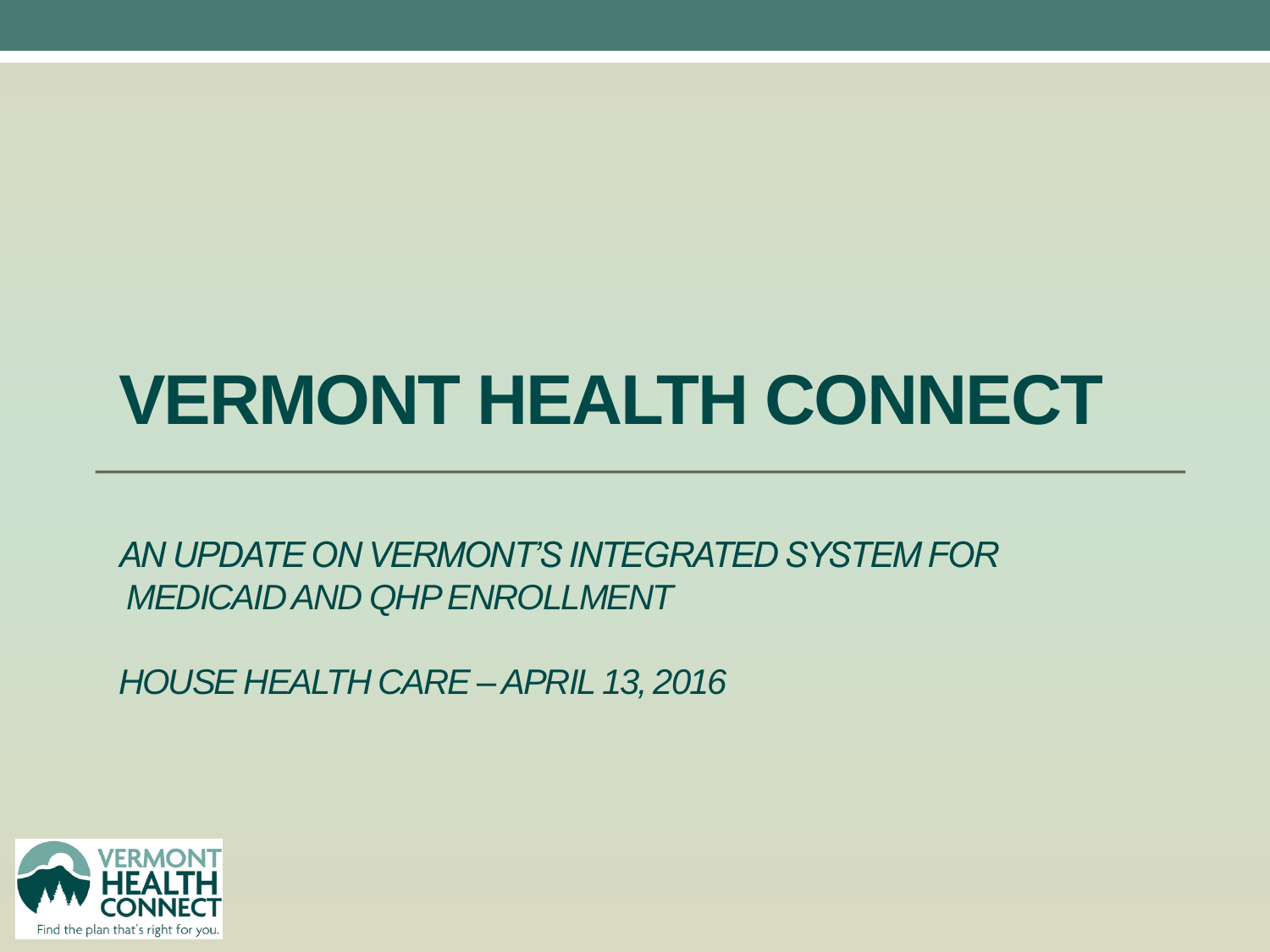### **Overview**

- Security Status
- Operational Updates

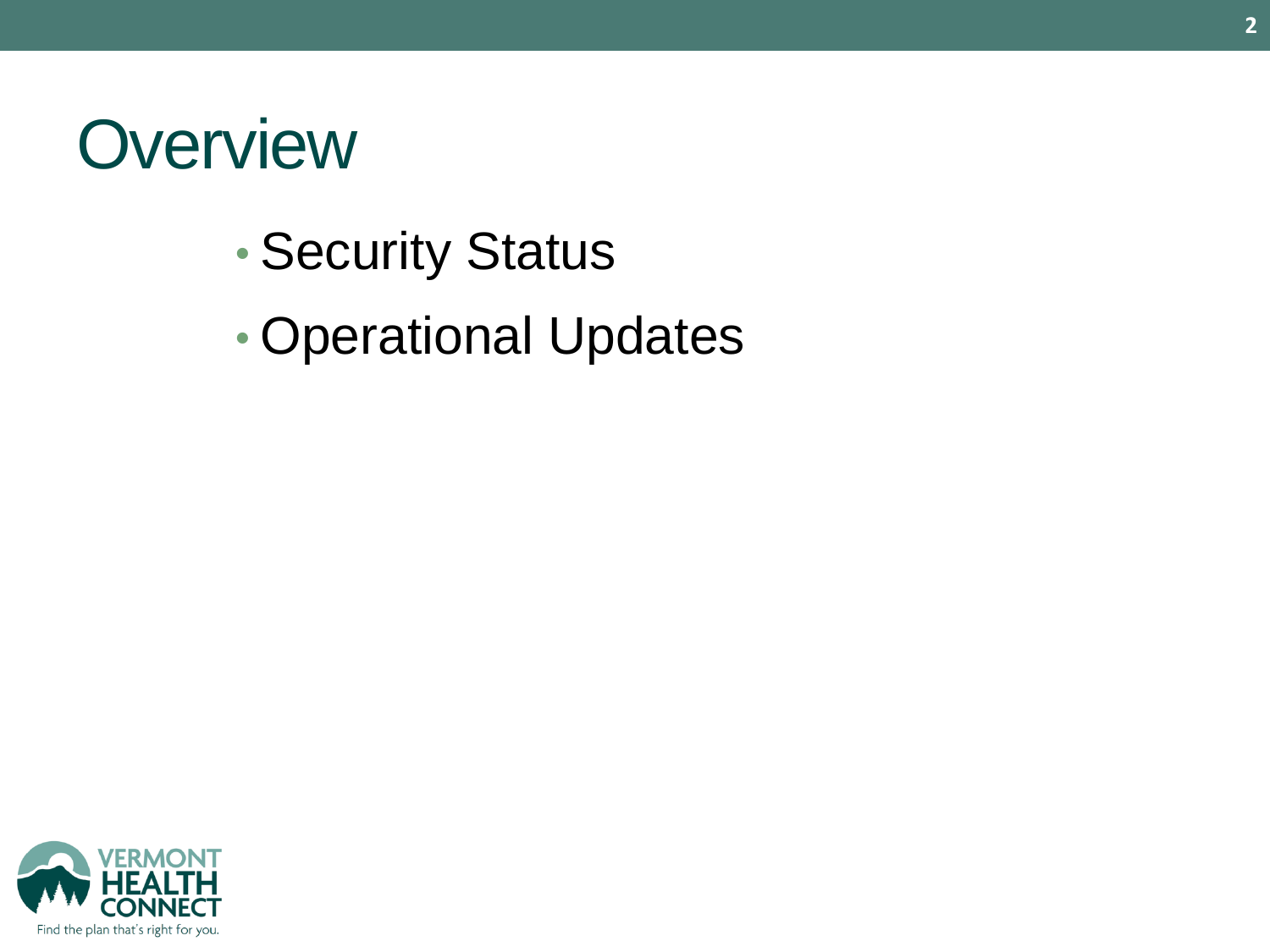# **SECURITY**

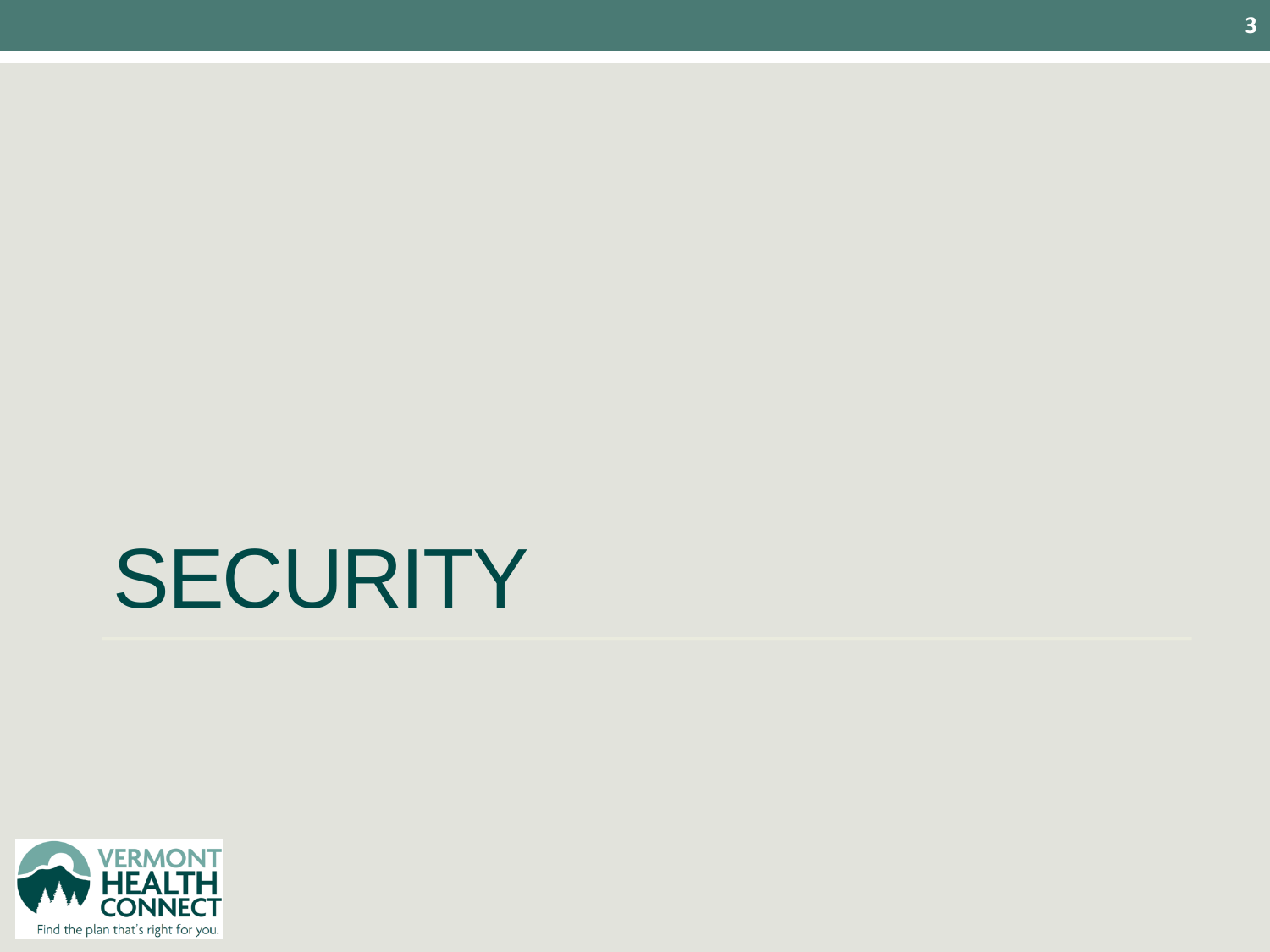## **Security**

- Online threats are always evolving, so security work will never be complete.
- Department of Information and Innovation (DII) scans system monthly to find, identify, and remediate any items that come up.

"Security is a journey, not a destination."

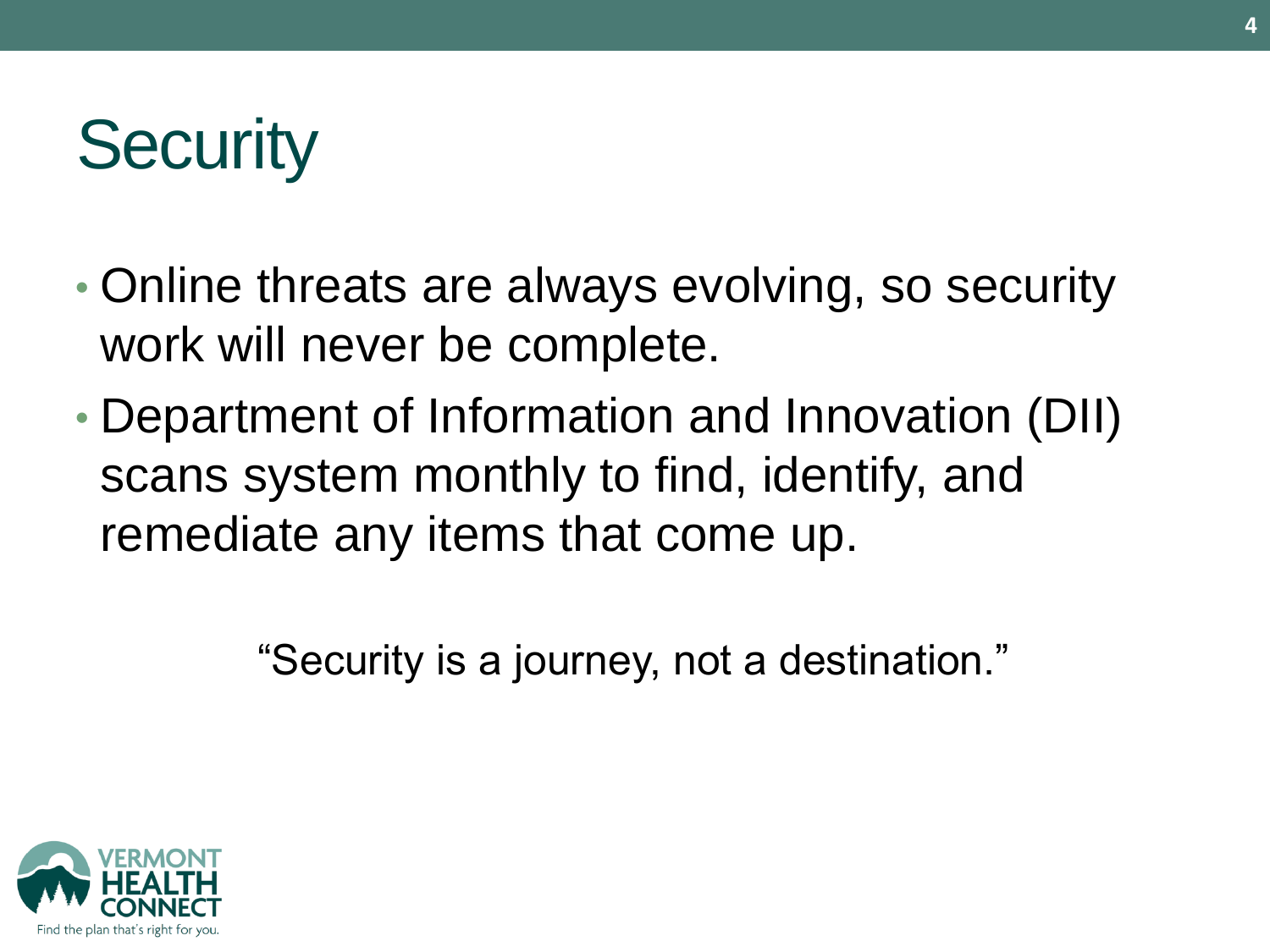# **Security**

- Vermont is well within the parameters that CMS considers safe.
- Vermont was well within those federal parameters last year and we're in even better shape now.
- The one high priority item is a document that needs to be updated, not technology. It's important, but low threat.



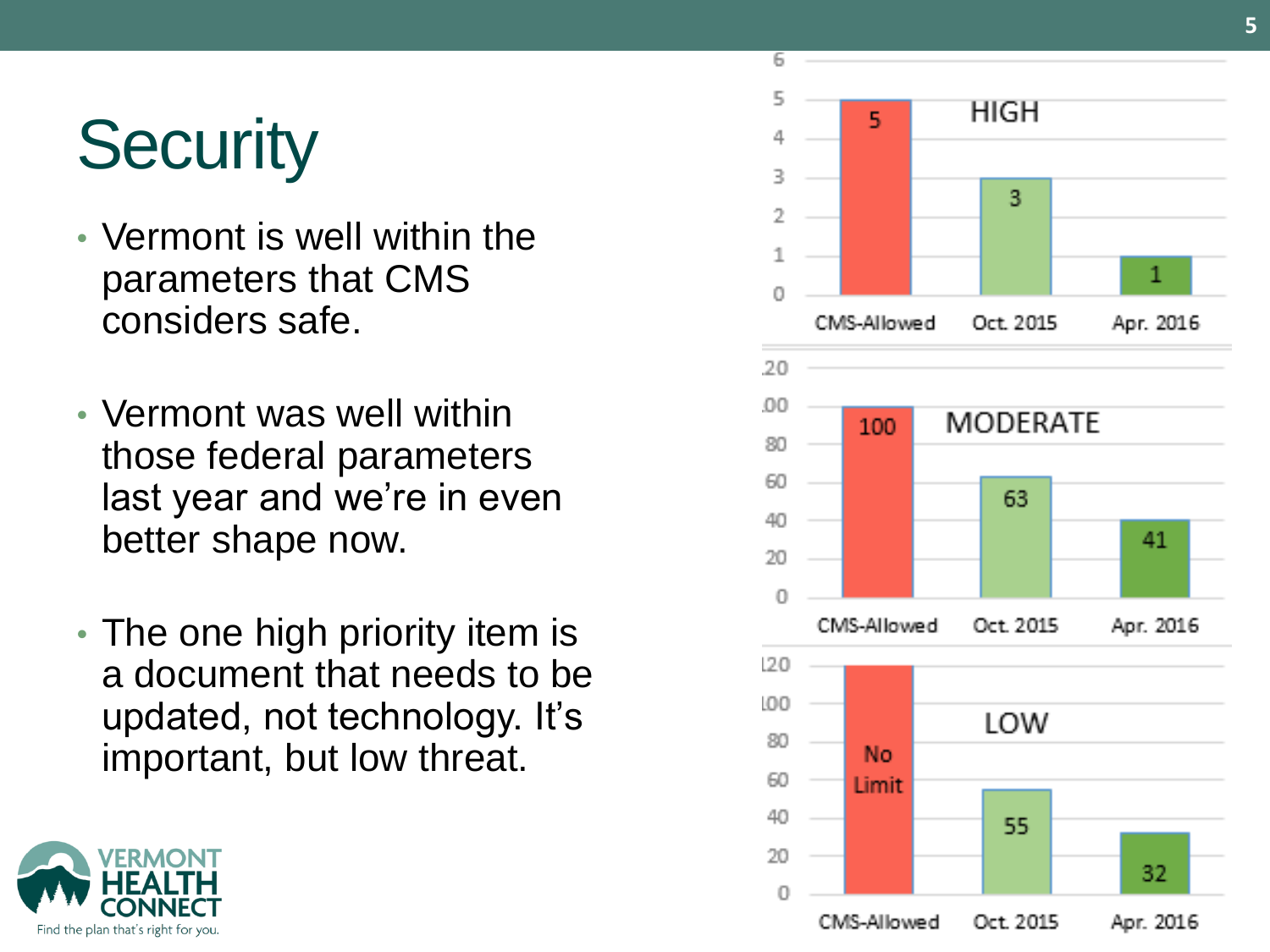# OPERATIONAL METRICS

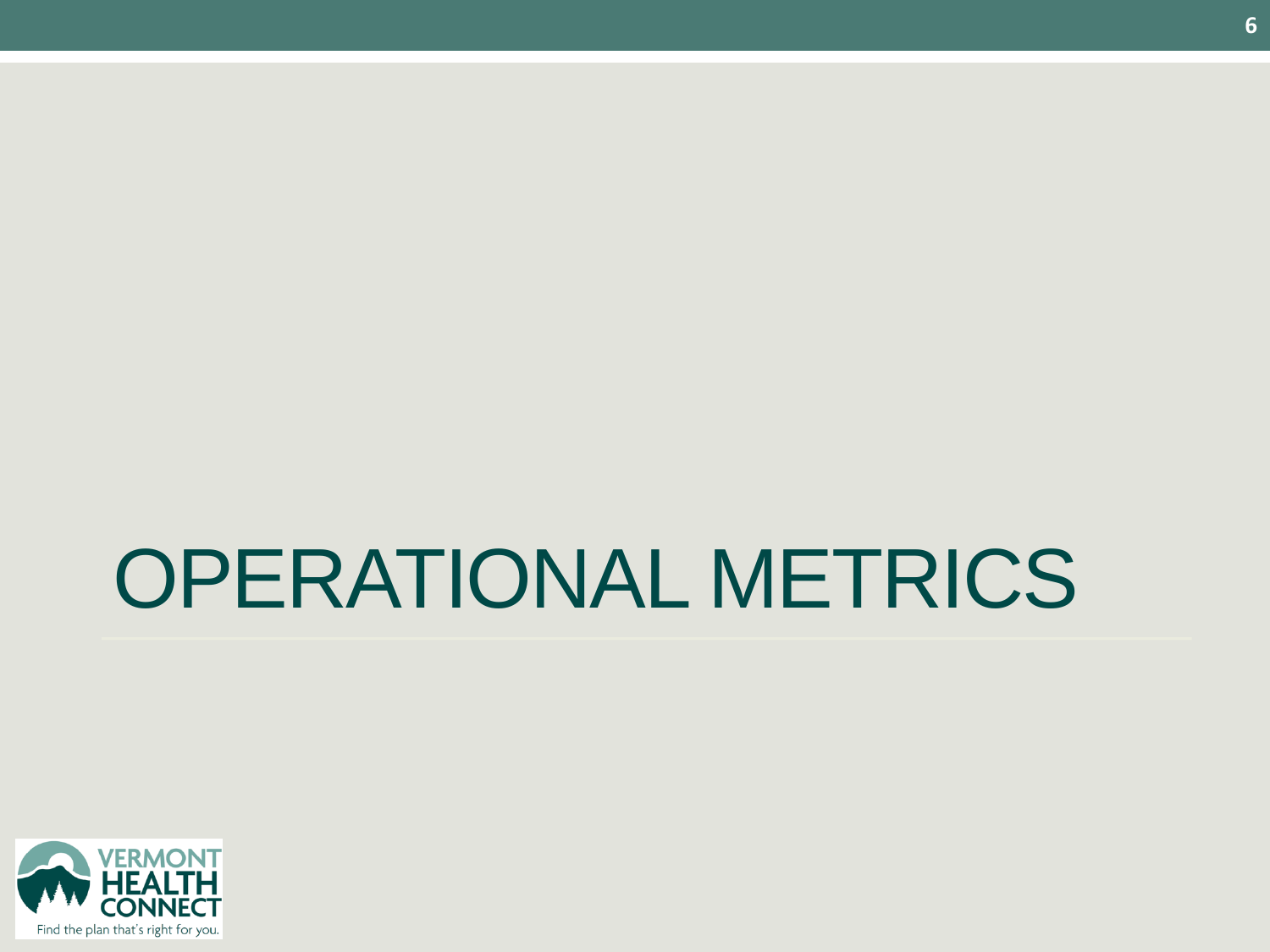### Operational Overview

- Customer Support Center
	- o Maximus met Service Level Agreement (SLA) for March
	- o Last week, nine out of 10 (89%) calls answered within 24 seconds
- COC and integration are trending in right direction
	- o Most change requests now completed on-the-phone, same day
	- o Inventory of known integration errors down 2/3 since March 1

### • Medicaid Renewals

- o >4,000 households to have Medicaid coverage closed on April 30
- o Members should reapply as soon as possible to avoid coverage gap and federal fee
- o Providers to play key role in informing/guiding cancelled members
- o Initial notices mailing Friday to 9,000 households already in VHC

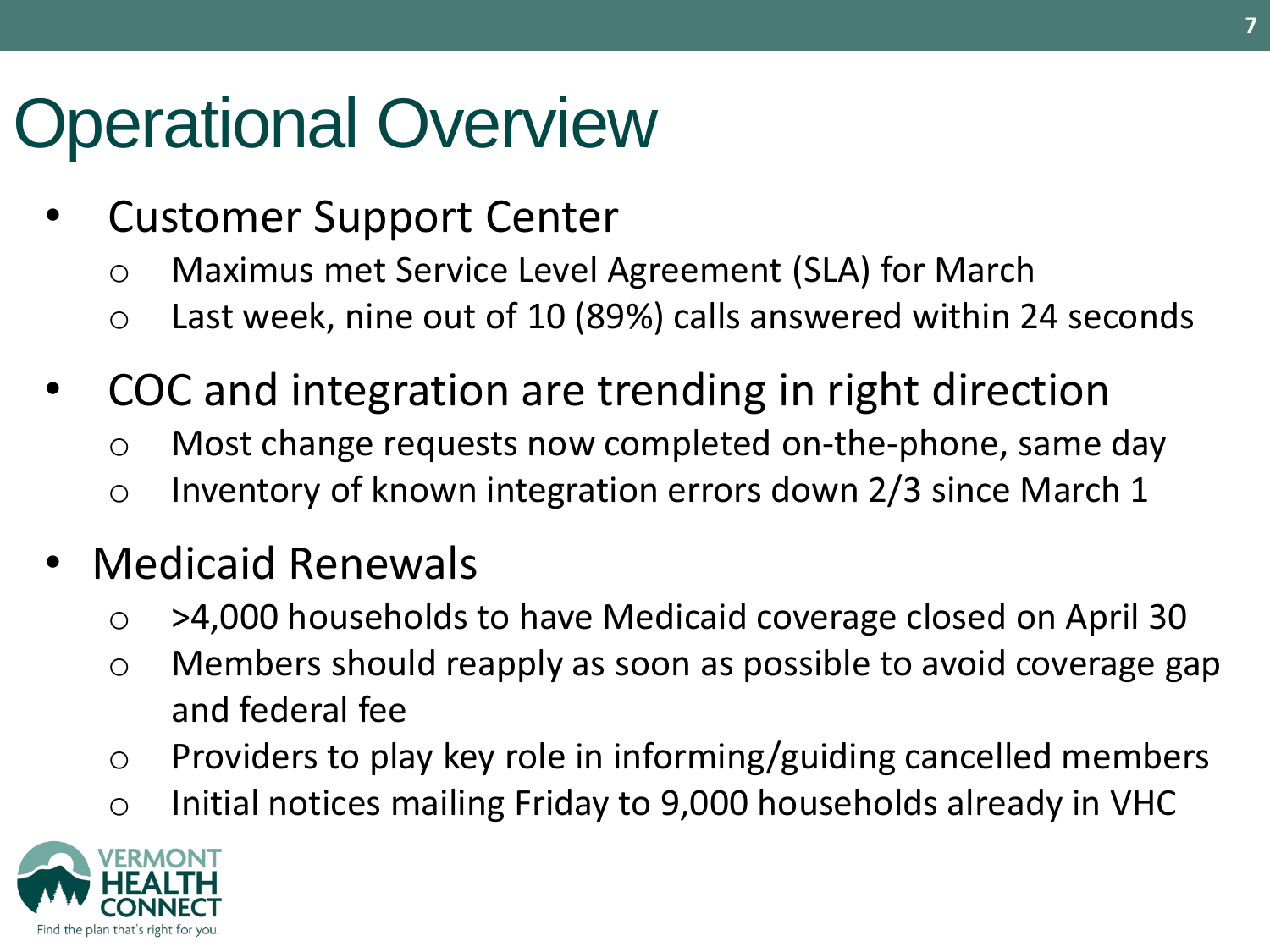### Customer Support Center

| <b>Month</b>            | <b>Calls</b><br><b>Offered</b> | <b>Answer</b><br><b>Rate</b> | <b>Calls</b><br><b>Answered</b> | <b>Calls</b><br><b>Answered</b><br><24 Sec | <b>Transfer</b><br><b>Rate</b> |
|-------------------------|--------------------------------|------------------------------|---------------------------------|--------------------------------------------|--------------------------------|
| <b>January</b><br>2016  | 42,769                         | 83%                          | 35,352                          | 32%                                        | 10%                            |
| <b>February</b><br>2016 | 45,043                         | 81%                          | 36,514                          | 46%                                        | 9%                             |
| <b>March</b><br>2016    | 41,661                         | 93%                          | 38,678                          | 75%                                        | 11%                            |
| Week of<br>$4/4 - 4/8$  | 7,483                          | 98%                          | 7,335                           | 89%                                        |                                |

For context:

- SLA calls for answer rate of 60% of calls answered within 25 seconds.
	- Met SLA in March after missing first two months of the year.
	- Met SLA nine out of 12 months in 2015.



- Vermont: 5min 3sec
- Federal: 10min 30sec

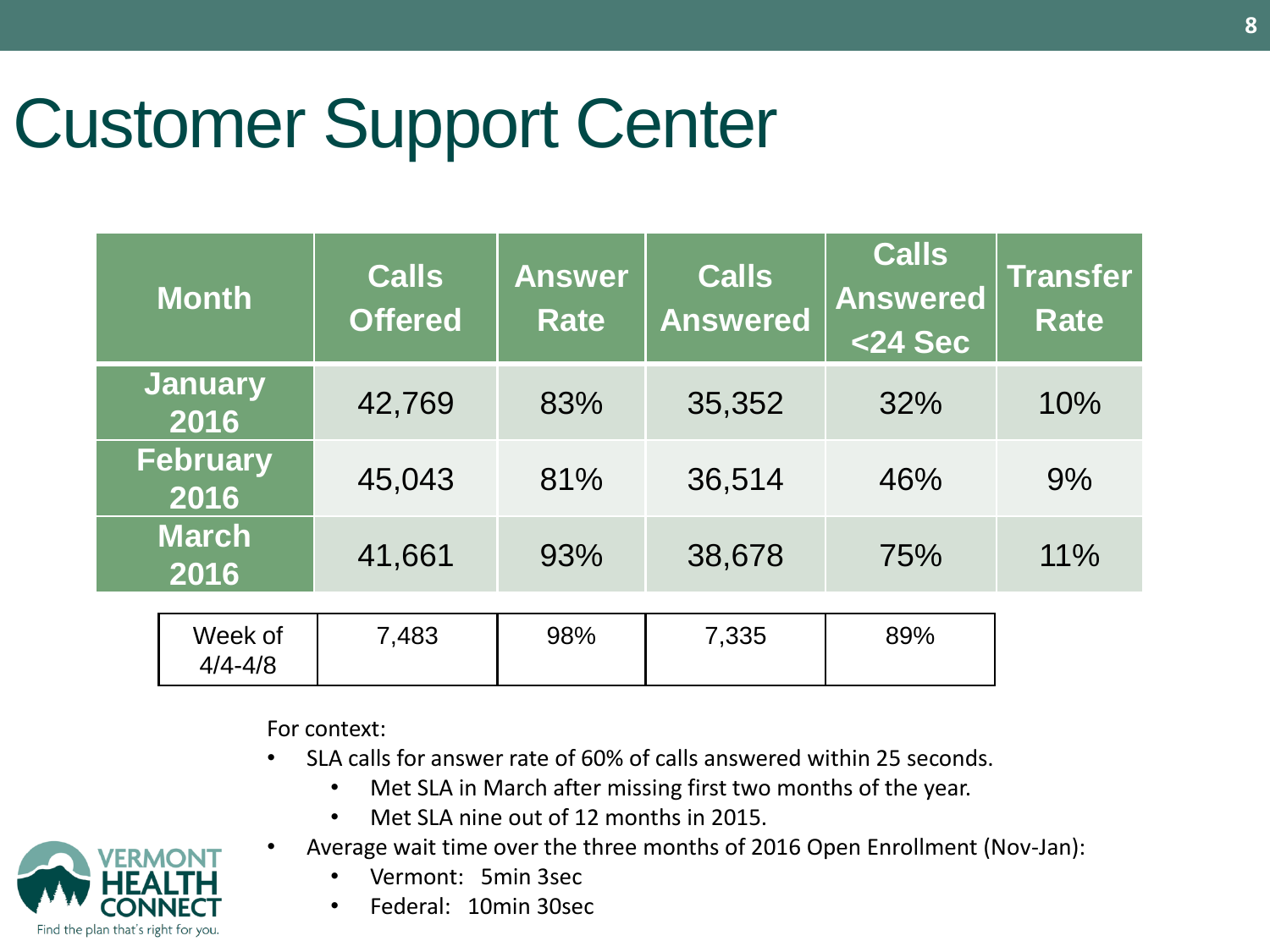### System Performance

| <b>Month</b>         | <b>Availability</b> | <b>Avg Page</b><br><b>Load Time</b><br>(seconds) | <b>Max Peak</b><br><b>User</b> | <b>Visits</b> |
|----------------------|---------------------|--------------------------------------------------|--------------------------------|---------------|
| January 2016         | 99.86%              | 2.02                                             | 136                            | 67,911        |
| <b>February 2016</b> | 99.91%              | 1.72                                             | 168                            | 52,952        |
| <b>March 2016</b>    | 99.90%              | 1.45                                             | 106                            | 62,509        |

For context:

- SLA calls for Availability of at least 99.9% and Load Time no greater than two seconds.
- January's load time was just over Load Time SLA. Had met Load Time SLA every month since spring upgrades.
- November and January were only two months since spring upgrades in which Availability SLA was missed.

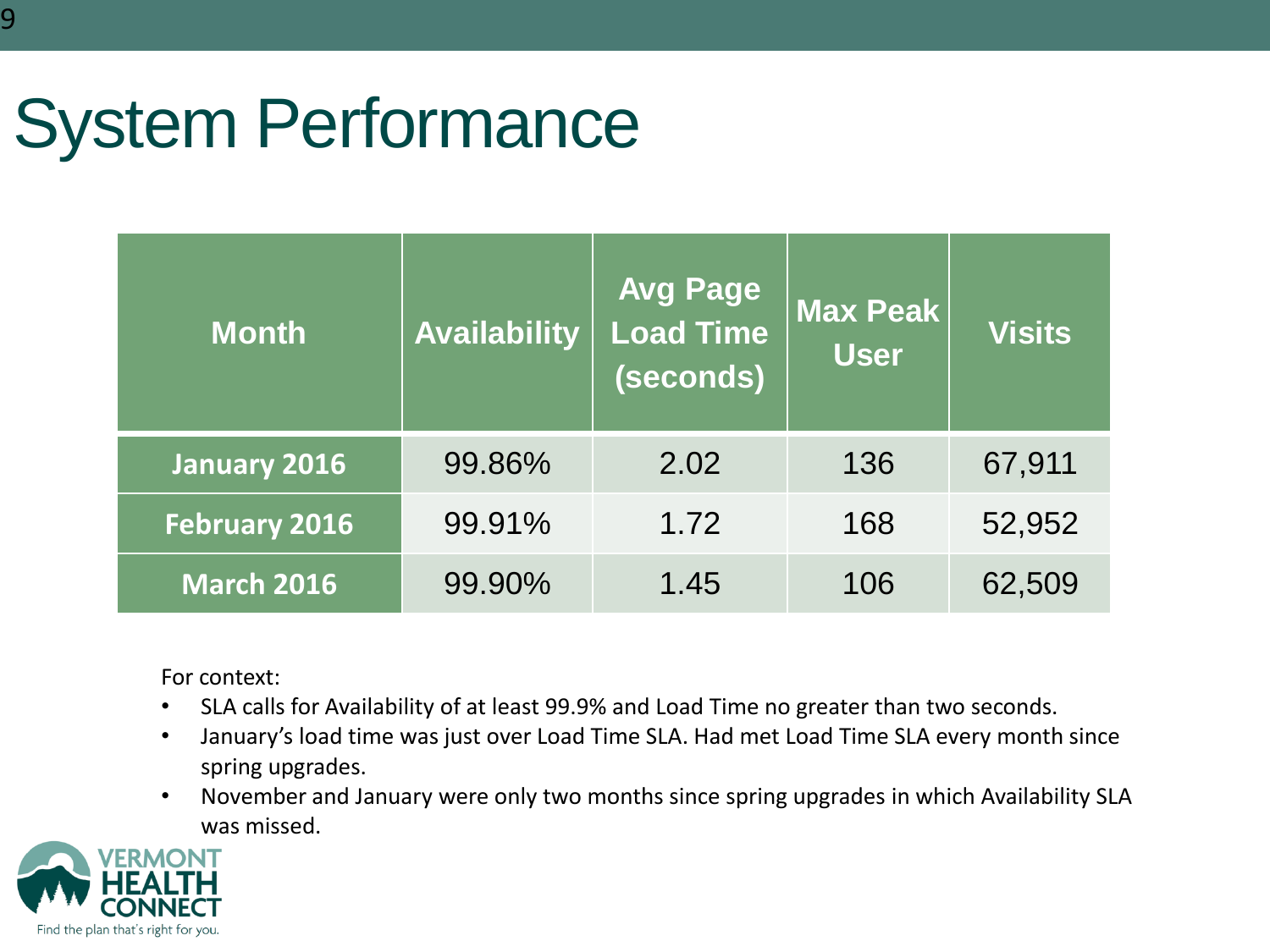### Change Requests

- VHC receives  $\sim$ 125 change requests per day.
- Most are now completed the same day.
- Goal is to get work queue in 2,000 3,000 range, which would be a sustainable level for being able to meet prescribed customer service targets.

#### **Net inventory:**

- 5,577 on 2/1
- 4,141 on 3/1
- 3,780 on 4/1
- 3,752 on 4/11